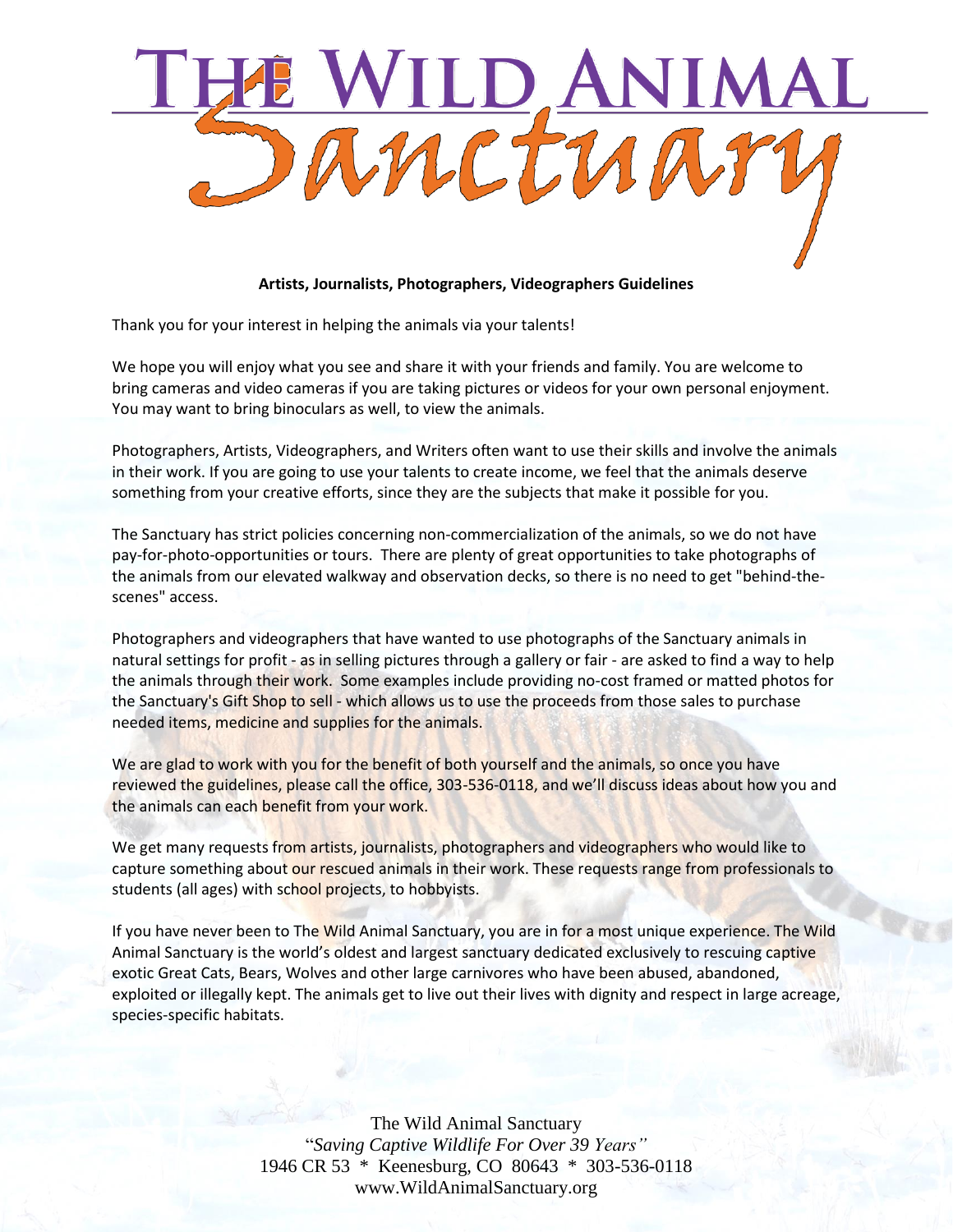## E WILD ANI NIMA

Normally, viewing of the animals for all visitors consists of walking along our absolutely one-of-a-kind 1 ½-mile long elevated walkway and associated observation decks. Our unique observation system provides unlimited opportunities for photography and videography – both up close and in more distant, natural settings - without intruding on the animals, and without requiring a staff escort.

We have a very small staff for our large operation, and while all visitors are given an orientation, and a guide book about the animals, to which they can refer while they are here, staff members do not accompany visitors on the ramps or observation decks, and tours are given to groups only by prearrangement.

Other than feeding and cleaning, staff members are closely involved with the animals only when they are being rescued, need medical attention, or they are being relocated within the sanctuary confines. *The animals are large and dangerous, and The Wild Animal Sanctuary does not provide opportunities to be "up close and personal" with the animals, or to interact with them.*

*Because of these factors, we do not have personnel who can spend lots of time with all the individuals who request it, nor can we accommodate people who want to "get closer" to the animals to take pictures or film them.* This is because we are a true sanctuary for these unfortunate victims of the Captive Wildlife Crisis. As such, we do not train any animals, nor do we ever make them perform. The Sanctuary is their home for life and we do not breed, sell, or exploit the animals in any way.

Our number one goal in working with artists, writers, photographers and videographers is the successful answer to the question, **"how can this project help the animals?"**

Some examples of projects that have benefited the animals are: photographers have donated matted or framed photos, and photo greeting cards for Gift Shop sales; artists have donated sculptures and paintings to sell in the Gift Shop; videographers have created short videos for our Education Center and web site; journalists have written articles for magazines (assignments and/or publication are pre-agreed upon, as opposed to free-lance shopping of articles); students who have done journalism projects or marketing studies, benefiting the animals with publication/education, or statistical studies that help drive our education and development programs.

With our staff limitations, and what's reasonable for us, combined with your interest in helping the animals through your work, we have developed the following criteria for art, journalism, photography and video projects:

1. All projects need to include information about the problems and potential solutions to the Captive Wildlife Crisis. For instance, journalism, photojournalism, videos, documentaries can, of

> The Wild Animal Sanctuary "*Saving Captive Wildlife For Over 39 Years"* 1946 CR 53 \* Keenesburg, CO 80643 \* 303-536-0118 www.WildAnimalSanctuary.org